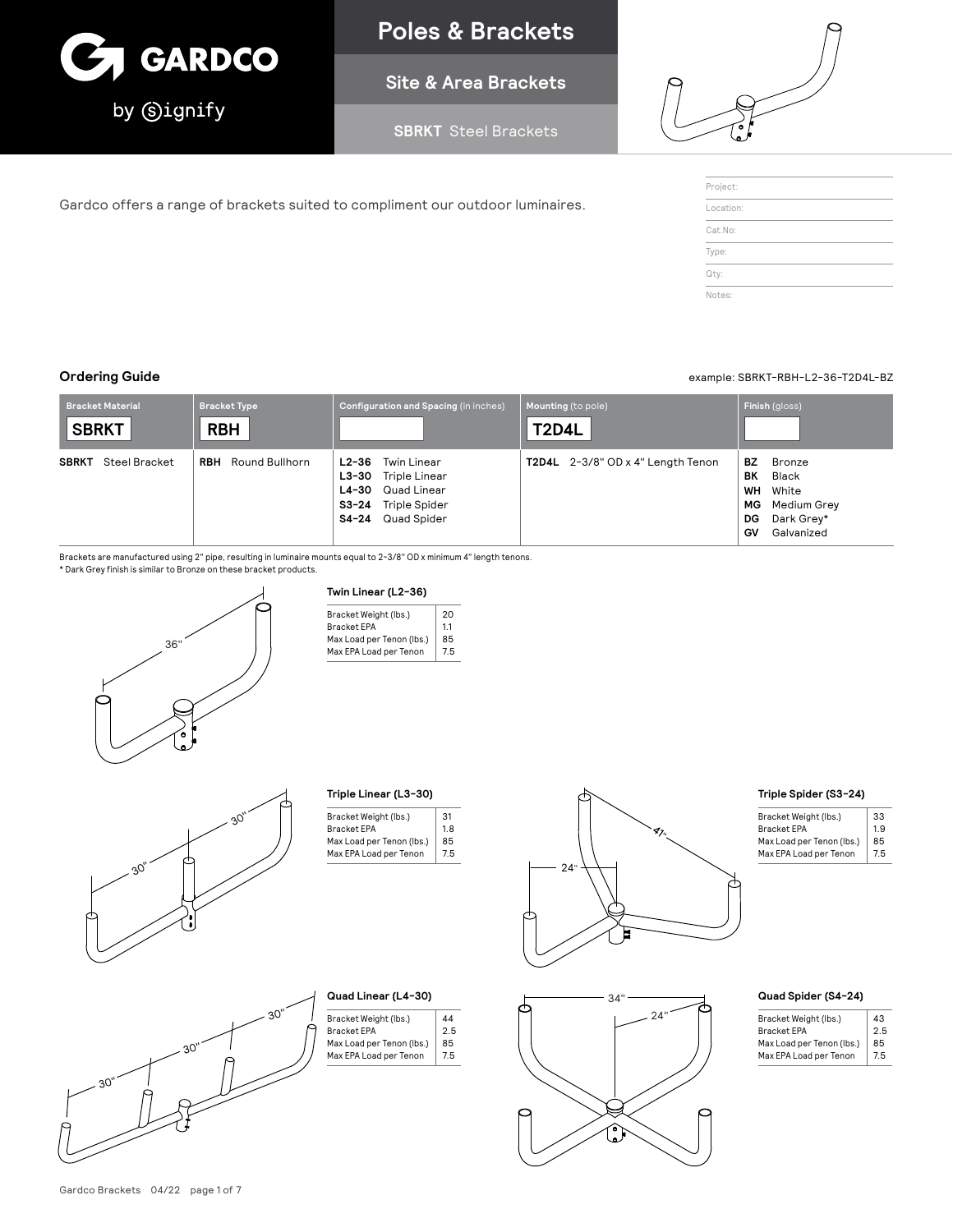Site & Area

**Ordering Guide** example: SBRKT-SPK-L2-12-T2D4L-BK

| <b>Bracket Material</b><br><b>SBRKT</b> | <b>Bracket Type</b><br><b>SPK</b> |                                          | Configuration and Spacing (in inches)                                                                    | <b>T2D4L</b> | Mounting (to pole)                |                                   | Finish (gloss)                                                      |
|-----------------------------------------|-----------------------------------|------------------------------------------|----------------------------------------------------------------------------------------------------------|--------------|-----------------------------------|-----------------------------------|---------------------------------------------------------------------|
| <b>SBRKT</b><br>Steel Bracket           | <b>SPK</b> Spoke                  | $L1-12$<br>$L2-12$<br>$S3-12$<br>$S4-12$ | Single<br><b>Twin Linear</b><br>2@90-12 Twin @ 90<br>3@90-12 Triple @ 90<br>Triple Spider<br>Quad Spider |              | T2D4L 2-3/8" OD x 4" Length Tenon | BZ<br>BK<br>WH<br>MG<br>DG.<br>GV | Bronze<br>Black<br>White<br>Medium Grey<br>Dark Grey*<br>Galvanized |

Brackets are manufactured using 2" pipe, resulting in luminaire mounts equal to 2-3/8" OD x minimum 4" length tenons..

\* Dark Grey finish is similar to Bronze on these bracket products.



| Bracket Weight (lbs.)     |      |
|---------------------------|------|
| <b>Bracket FPA</b>        | 0.42 |
| Max Load per Tenon (Ibs.) | 85   |
| Max EPA Load per Tenon    | я    |



|  | Quad Spider (S4-12) |  |
|--|---------------------|--|
|--|---------------------|--|

| Bracket Weight (lbs.)<br><b>Bracket EPA</b> | 17<br>1.1 |
|---------------------------------------------|-----------|
| Max Load per Tenon (Ibs.)                   | 85        |
| Max EPA Load per Tenon                      | 8         |



# **Twin Linear (L2-12)**

| Bracket Weight (lbs.)     | 11  |
|---------------------------|-----|
| <b>Bracket EPA</b>        | 0.6 |
| Max Load per Tenon (Ibs.) | 85  |
| Max EPA Load per Tenon    | R   |
|                           |     |

# **Twin @ 90 (2@90-12)**

| Bracket Weight (lbs.)     | 11  |
|---------------------------|-----|
| <b>Bracket EPA</b>        | 0.6 |
| Max Load per Tenon (Ibs.) | 85  |
| Max EPA Load per Tenon    | R   |



|  |  | Triple Spider (S3-12) |
|--|--|-----------------------|
|--|--|-----------------------|

| 15  |
|-----|
| 0.8 |
| 85  |
| R   |
|     |



# **Triple @ 90 (3@90-12)**

| Bracket Weight (lbs.)     | 15  |
|---------------------------|-----|
| <b>Bracket EPA</b>        | 0.8 |
| Max Load per Tenon (Ibs.) | 85  |
| Max EPA Load per Tenon    | 8   |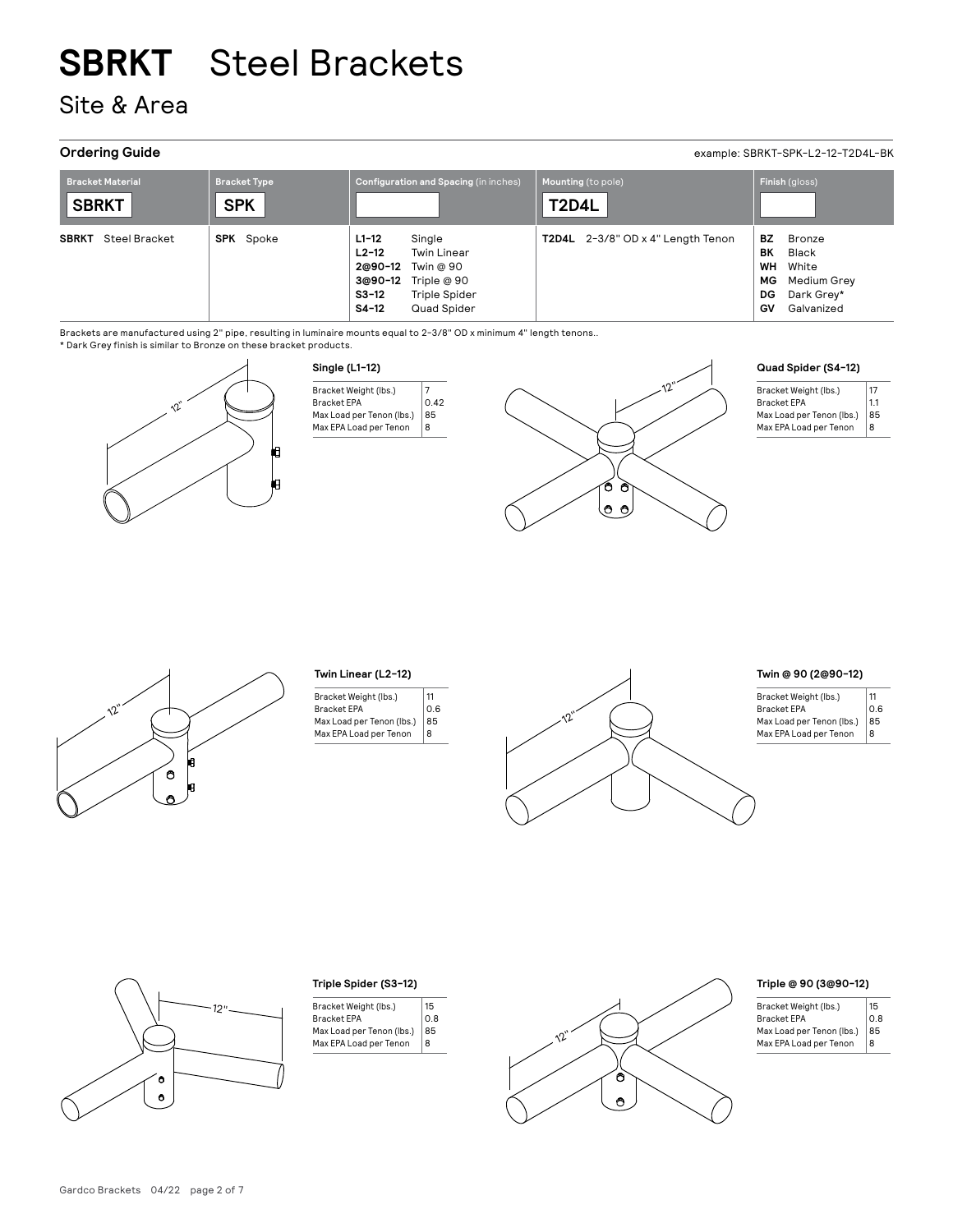# Site & Area

**Ordering Guide** example: SBRKT-UPS-L2-72/24-T2D4L-BZ

| <b>Bracket Material</b><br><b>SBRKT</b> | <b>Bracket Type</b><br><b>UPS</b> | <b>Configuration and Spacing (in inches)</b>                                                                  | Mounting (to pole)<br><b>T2D4L</b> | Finish (gloss)                                                                                            |
|-----------------------------------------|-----------------------------------|---------------------------------------------------------------------------------------------------------------|------------------------------------|-----------------------------------------------------------------------------------------------------------|
| <b>SBRKT</b><br>Steel Bracket           | UPS<br>Upsweep                    | $L1 - 72/24$<br>Single<br>$L2 - 72/24$<br>Twin Linear<br>S3-72/24<br>Triple Spider<br>S4-48/24<br>Quad Spider | T2D4L 2-3/8" OD x 4" Length Tenon  | BZ<br>Bronze<br>ΒK<br>Black<br>WH<br>White<br>Medium Grey<br>MG.<br>Dark Grey*<br>DG.<br>Galvanized<br>GV |

Brackets are manufactured using 2" pipe, resulting in luminaire mounts equal to 2-3/8" OD x minimum 4" length tenons.

\* Dark Grey finish is similar to Bronze on these bracket products.



# **Single (L1-72/24)**

| 28   |
|------|
| 1.63 |
| 45   |
| 3.1  |
|      |



## **Twin Linear (L2-72/24)**

| Bracket Weight (lbs.)     | 52  |
|---------------------------|-----|
| <b>Bracket EPA</b>        | 3.1 |
| Max Load per Tenon (lbs.) | 45  |
| Max EPA Load per Tenon    | 3.1 |
|                           |     |



# **Triple Spider (S3-72/24)**

| Bracket Weight (lbs.)     | 77  |
|---------------------------|-----|
| <b>Bracket EPA</b>        | 3.8 |
| Max Load per Tenon (Ibs.) | 45  |
| Max EPA Load per Tenon    | 3.1 |
|                           |     |



**Quad Spider (S4-48/24)**

| Bracket Weight (lbs.)     | 71  |
|---------------------------|-----|
| <b>Bracket EPA</b>        | 4.2 |
| Max Load per Tenon (lbs.) | 60  |
| Max EPA Load per Tenon    | 6.3 |
|                           |     |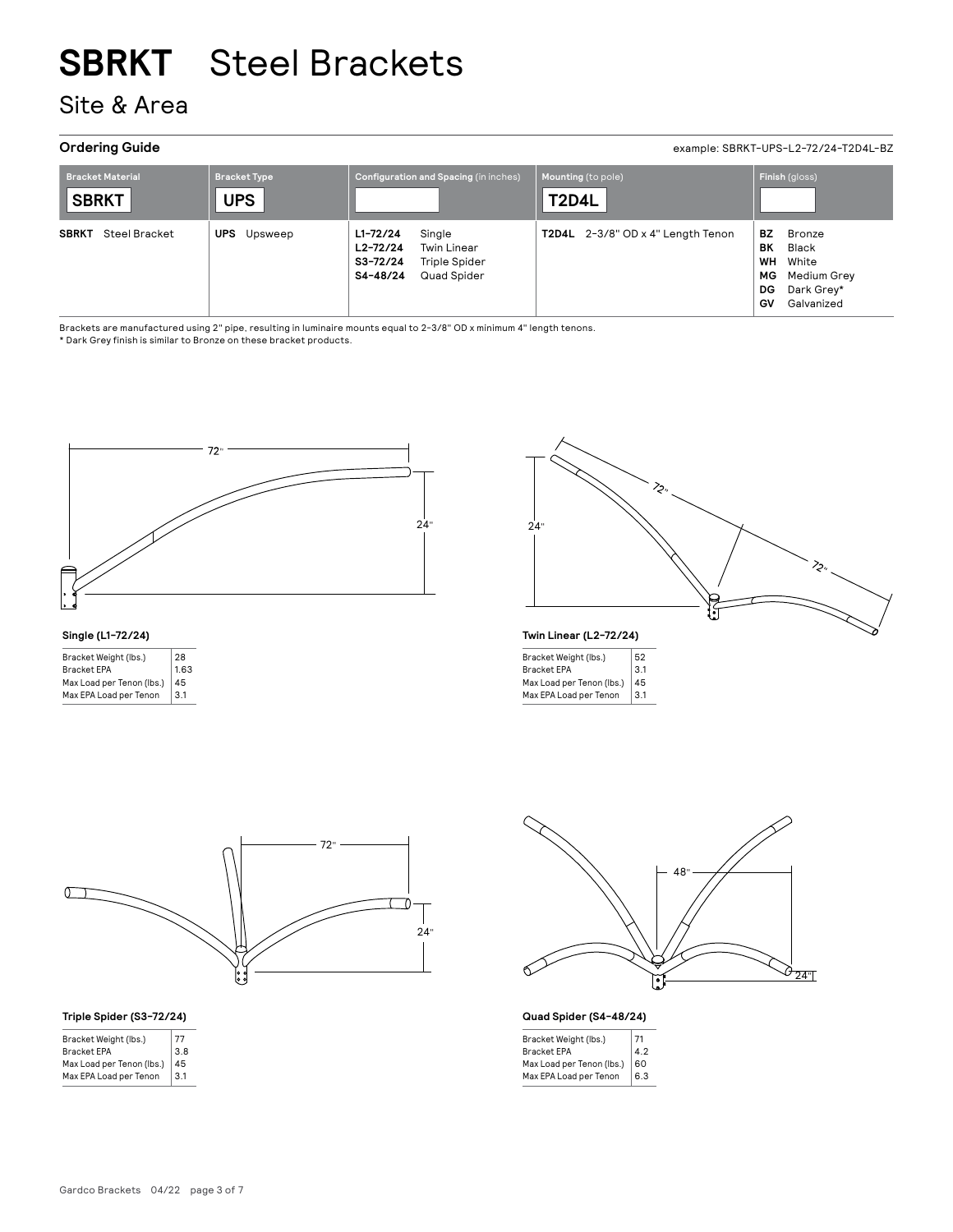Site & Area

| <b>Ordering Guide</b><br>example: SBRKT-RA-L2-30-WA-MG |                                        |                                                                                                        |                                                                     |                                                                                     |
|--------------------------------------------------------|----------------------------------------|--------------------------------------------------------------------------------------------------------|---------------------------------------------------------------------|-------------------------------------------------------------------------------------|
| <b>Bracket Material</b><br><b>SBRKT</b>                | <b>Bracket Type</b>                    | Configuration and Spacing (in inches)                                                                  | Mounting (to pole or structure)                                     | Finish (gloss)                                                                      |
| <b>SBRKT</b><br>Steel Bracket                          | <b>Right Angle</b><br>RA               | $L1 - 12/13$<br>Single<br>Single<br>$L1-14$<br>$L1 - 12/13$<br>Single<br>$L2-30$<br><b>Twin Linear</b> | SQ4<br>4" (or larger) Square Pole<br><b>WA</b><br><b>Wall Mount</b> | BZ<br>Bronze<br>ВK<br>Black<br>WH<br>White<br>МG<br>Medium Grey<br>DG<br>Dark Grey* |
|                                                        | <b>Right Angle Heavy</b><br><b>RAH</b> | $L1 - 8.5/8$<br>Single<br>$L1 - 14/8$<br>Single                                                        | <b>WA</b><br>Wall Mount                                             | GV<br>Galvanized                                                                    |

Brackets are manufactured using 2" pipe, resulting in luminaire mounts equal to 2-3/8" OD x minimum 4" length tenons.

\* Dark Grey finish is similar to Bronze on these bracket products.

\*\*Mounting plate dimensions for these brackets show the center-to-center of the fastener drillings.





### Bracket Weight (lbs.) Bracket EPA Max Load per Tenon (lbs.) Max EPA Load per Tenon  $\overline{12}$  $0.4$ 85 8



 $_{5-5/8}$ " $\sim$  11<sup>5/8"</sup> Bracket Weight (lbs.) Bracket EPA Max Load per Tenon (lbs.) Max EPA Load per Tenon 23 1.3  $|85|$ 8

| Bracket Weight (lbs.)     | R   |
|---------------------------|-----|
| <b>Bracket EPA</b>        | 0.4 |
| Max Load per Tenon (lbs.) | 85  |
| Max EPA Load per Tenon    | 8   |
|                           |     |

| <b>Ordering Guide</b> | example: SBRKT-SAB-L1-4-WA-WH |
|-----------------------|-------------------------------|

| <b>Bracket Material</b><br><b>SBRKT</b> | <b>Bracket Type</b> |                    | Configuration and Spacing (in inches)         |           | Mounting (to structure) |                                         | Finish (gloss)                                                      |
|-----------------------------------------|---------------------|--------------------|-----------------------------------------------|-----------|-------------------------|-----------------------------------------|---------------------------------------------------------------------|
| Steel Bracket<br><b>SBRKT</b>           | Side Angle<br>SAB   | $NA-4$<br>$L1 - 4$ | Flat with 11/16" Drilled Hole<br>Single Tenon | <b>WA</b> | <b>Wall Mount</b>       | BZ<br>ВK<br>WH<br>MG<br>DG<br><b>GV</b> | Bronze<br>Black<br>White<br>Medium Grey<br>Dark Grey*<br>Galvanized |

\* Dark Grey finish is similar to Bronze on these bracket products.



# **Flat (NA-4)**





# **Single Tenon (L1-4)**

| Bracket Weight (lbs.)     | 10  |
|---------------------------|-----|
| <b>Bracket EPA</b>        | 0.6 |
| Max Load per Tenon (lbs.) | 85  |
| Max EPA Load per Tenon    | 8   |
|                           |     |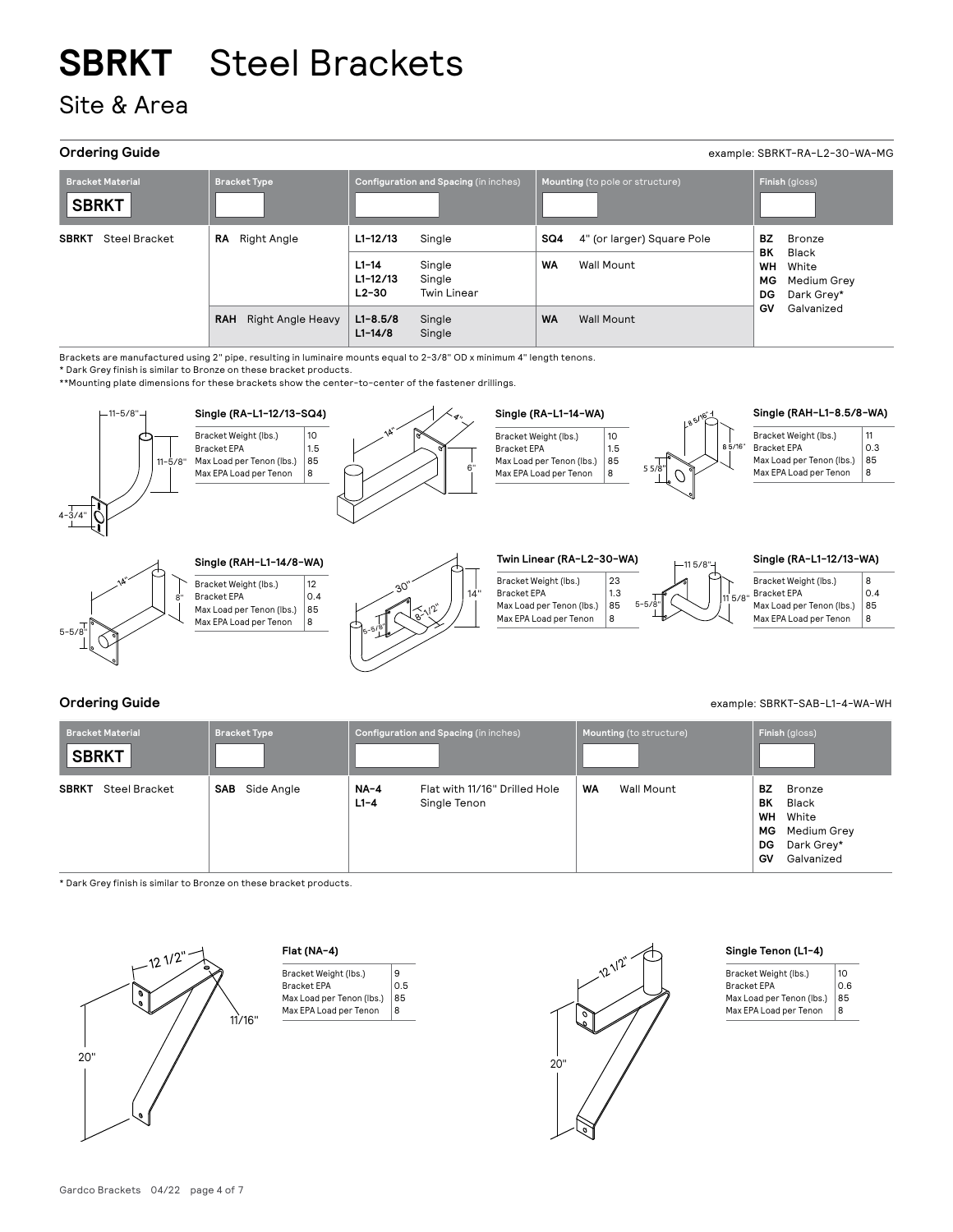# Site & Area

# **Ordering Guide** example: SBRKT-ETR-L1-4-R4-BK

| <b>Bracket Material</b><br><b>SBRKT</b> | <b>Bracket Type</b>                  | Configuration and Tenon Length (in inches) | Mounting (to pole)                                                                              | Finish (gloss)                                                           |
|-----------------------------------------|--------------------------------------|--------------------------------------------|-------------------------------------------------------------------------------------------------|--------------------------------------------------------------------------|
| SBRKT<br>Steel Bracket                  | <b>ETR</b> External Tenon Reducer    | $L1 - 4$ Single                            | 3" Round Pole<br>R3<br>4" Round Pole<br>R4                                                      | ВZ<br>Bronze<br>ВK<br>Black                                              |
|                                         | <b>ITA</b><br>Internal Tenon Adapter | $L1-5$ Single                              | SQ4<br>4" Square Pole<br>SQ <sub>5</sub><br>5" Square Pole<br>SQ <sub>6</sub><br>6" Square Pole | WH<br>White<br>Medium Grey<br>MG<br>Dark Grey*<br>DG<br>Galvanized<br>GV |

Brackets are manufactured using 2" pipe, resulting in luminaire mounts equal to 2-3/8" OD x minimum 4" length tenons.

\* Dark Grey finish is similar to Bronze on these bracket products.



**Single (ETR-L1-4)** Bracket Weight (lbs.) Bracket EPA Max Load per Tenon (lbs.) Max EPA Load per Tenon 9  $|0.4$ 400 26.3



## **Single (ITA-L1-4)**

| 14   |
|------|
| 0.4  |
| 400  |
| 21.9 |
|      |

**Ordering Guide** example: SBRKT-STN-L1-10-SQ4-BZ

| <b>Bracket Material</b><br><b>SBRKT</b> | <b>Bracket Type</b>                                      | Configuration and Spacing (in inches)    | Mounting (to pole)                          | Finish (gloss)                                            |
|-----------------------------------------|----------------------------------------------------------|------------------------------------------|---------------------------------------------|-----------------------------------------------------------|
| <b>SBRKT</b><br>Steel Bracket           | <b>PTN</b> Parapet Tenon<br>Vertical Tenon<br><b>VTN</b> | $L1 - 5$<br>Single<br>$L1 - 6$<br>Single | WA<br>Wall Mount<br><b>WA</b><br>Wall Mount | BZ<br>Bronze<br>BK<br>Black<br><b>WH</b> White            |
|                                         | Side Tenon<br><b>STN</b>                                 | $L1-10$ Single                           | SQ4<br>4" (or larger) Square Pole           | МG<br>Medium Grey<br>DG<br>Dark Grey*<br>GV<br>Galvanized |

Note: Bracket to luminaire tenon is 2-3/8" OD x minimum 4" length.

\* Dark Grey finish is similar to Bronze on these bracket products.





3-3/16"

10-1/4"

**Single (STN-L1-10)**





## Bracket Weight (lbs.) Bracket EPA 8

Max Load per Tenon (lbs.) Max EPA Load per Tenon 0.2 85 8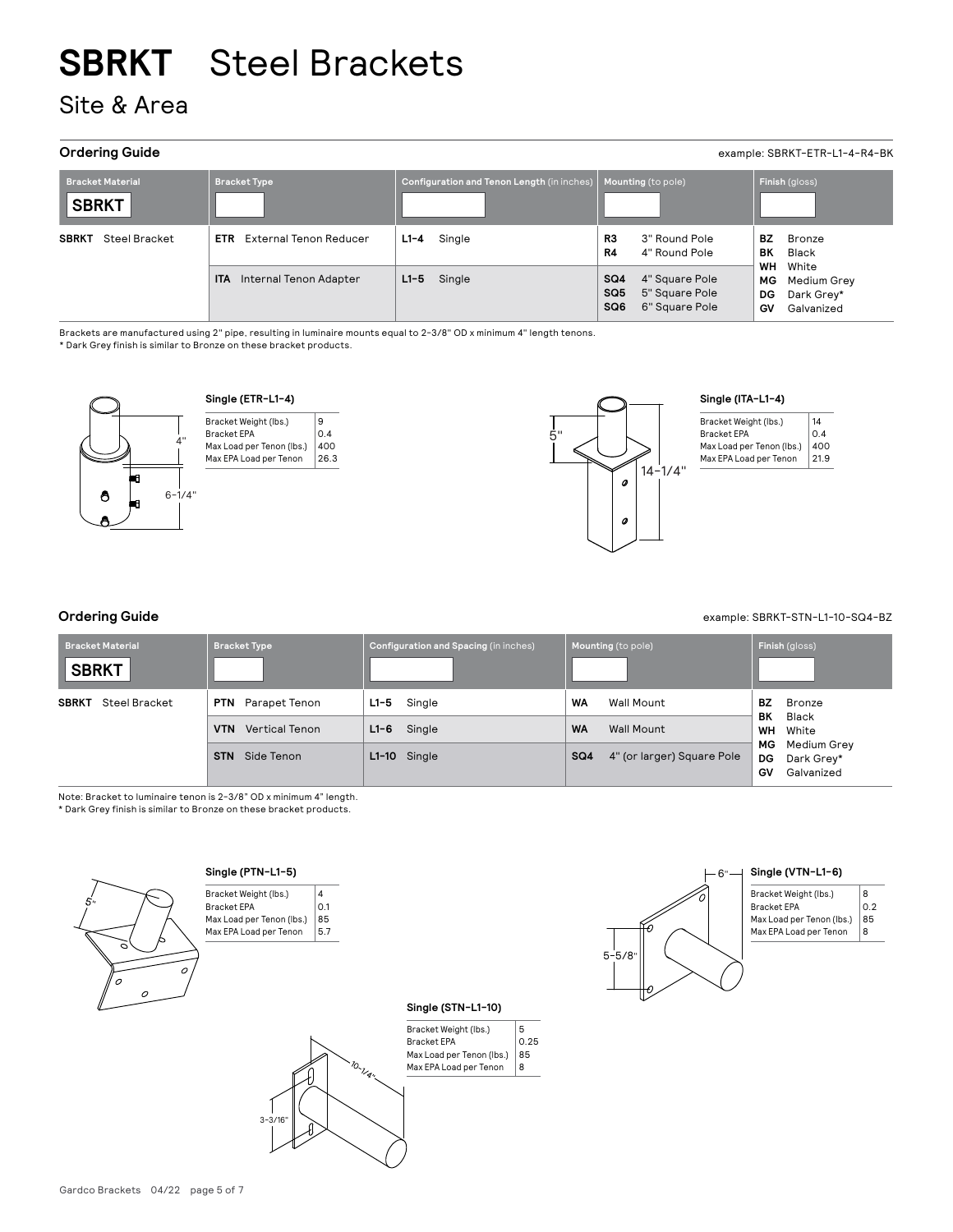# Site & Area

**Ordering Guide** example: SBRKT-WRP-L2-10/13D-WP-GV

| <b>Bracket Material</b><br><b>SBRKT</b> | <b>Bracket Type</b><br><b>WRP</b> | <b>Configuration and Pole Diameter (in inches)</b>                                                                                                                                                                                                                     | Mounting (to pole)<br><b>WP</b> | Finish (gloss)                                                                                                   |
|-----------------------------------------|-----------------------------------|------------------------------------------------------------------------------------------------------------------------------------------------------------------------------------------------------------------------------------------------------------------------|---------------------------------|------------------------------------------------------------------------------------------------------------------|
| <b>SBRKT</b><br>Steel Bracket           | Wrap Around<br><b>WRP</b>         | L1-7/10D<br>Single 7-10"<br>Single 10-13"<br>L1-10/13D<br>L2-7/10D<br>Twin Linear 7-10"<br>L2-10/13D<br>Twin Linear 10-13"<br>S3-7/10D<br>Triple Spider 7-10"<br>S3-10/13D<br>Triple Spider 10-13"<br>S4-7/10D<br>Quad Spider 7-10"<br>S4-10/13D<br>Quad Spider 10-13" | WP<br>Wood Pole                 | BZ.<br>Bronze<br>BК<br>Black<br><b>WH</b><br>White<br>MG.<br>Medium Grey<br>DG<br>Dark Grey*<br>GV<br>Galvanized |

Brackets are manufactured using 2" pipe, resulting in luminaire mounts equal to 2-3/8" OD x minimum 4" length tenons.. \* Dark Grey finish is similar to Bronze on these bracket products.



# **Single (L1-x/xD)**

| Bracket Weight (lbs.)     | 21  |
|---------------------------|-----|
| <b>Bracket EPA</b>        | 0.8 |
| Max Load per Tenon (lbs.) | 85  |
| Max EPA Load per Tenon    | R   |
|                           |     |



# **Triple Spider (S3-x/xD)**

| Bracket Weight (lbs.)     | 35 |
|---------------------------|----|
| <b>Bracket EPA</b>        | 2  |
| Max Load per Tenon (Ibs.) | 85 |
| Max EPA Load per Tenon    | R  |

6"



# **Twin Linear (L2-x/xD)**

| 28  |
|-----|
| 1.2 |
| 85  |
| R   |
|     |



# **Quad Spider (S4-x/xD)**

| Bracket Weight (lbs.)     | 43  |
|---------------------------|-----|
| <b>Bracket EPA</b>        | 3.3 |
| Max Load per Tenon (Ibs.) | 85  |
| Max EPA Load per Tenon    | R   |